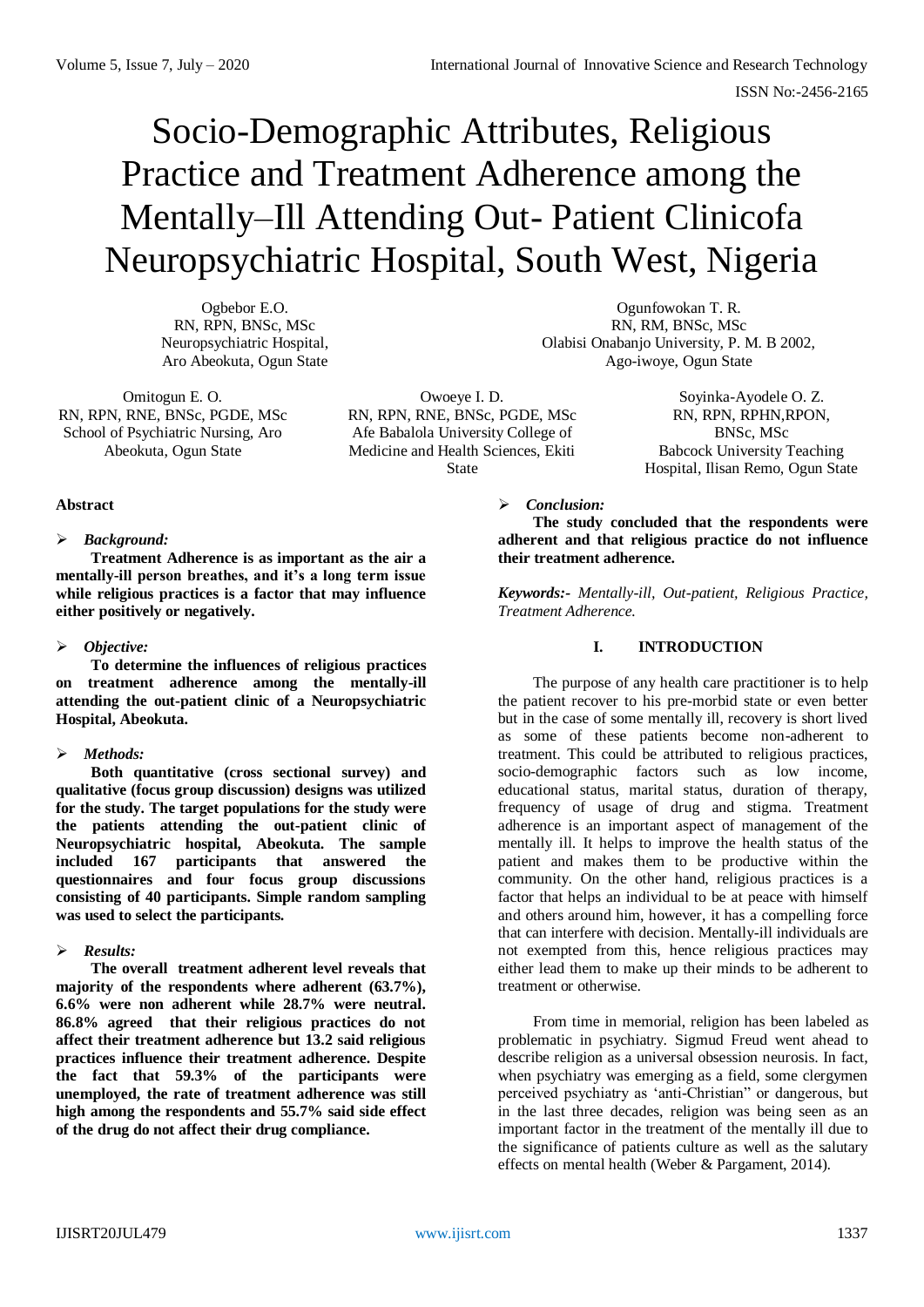The management/treatment of psychiatric patients' has progressed over time due to the development of psycho pharmacological agents for treatment of the mentally ill but adherence to treatment remains an enormous problem bearing in mind that adherence is one of the major determining factor of the effectiveness of psychiatric treatment. (Zaid, Befikadu, Gesrehiwot, Birhanu & Tenodros, 2014).The management/treatment of psychiatric patients' has progressed over time due to the development of psycho pharmacological agents for treatment of the mentally ill but adherence to treatment remains an enormous problem bearing in mind that adherence is one of the major determining factor of the effectiveness of psychiatric treatment. (Zaid, Befikadu, Gesrehiwot, Birhanu & Tenodros, 2014) Adherence can be defined as the extent to which patient's behaviors such as medication taking; balanced diet and life style modification comply with doctor's recommendations. Non-adherence is a familiar word among the health care givers, it is used for patients who stop taking their drugs, not attending clinic regularly or refuse to keep to their treatment regimen.

In Nigeria, a study on non-adherence to medication in out-patient settings and its effect on employment by Okuboyejo (2013) revealed religious belief/practice as a factor for non-adherence to medication and that factors such as age, sex, income, mental status ,ethnic background are patient characteristics that may not be a direct determinants of adherence. Religion is of importance in shaping an individual's identity and existence because it involve core emotional and socio-cultural experiences, attitudes, affective states as well as influences on state of consciousness, life style, significant relationships, the meaning given to suffering, stress and how to cope with distress. It also determines the motivation to receive different types of help and support for treatment received in case of acute or chronic illness (Lassi & Mugnaini, 2015).

The decision of the mentally ill patient to incorporate religion into his management may lead to conviction of delusional belief; severity of the symptoms, low level of functioning and poor adherence. It has been observed by the researcher that non-compliance with treatment based on religious practices is gradually becoming an issue in the management of psychiatric patients as some who at one time or the other were good at treatment regimen compliance suddenly stop taking their medication believing that God has healed them or has told them not to use drugs again because he will heal them. When such patients present in the hospital especially during the assessment of the patient, it is often discovers that they would have tried non-orthodox method such as going to a spiritualist before coming to the hospital and when questioned further, he/she would express strong confidence in the healing power of a supernatural being. There is therefore need for increase awareness of the influence of religious practices on treatment adherence of the mentally ill due to its effect on their mental health. Sociodemographic factors affecting their mental health needs to be assess as well, therefore it is the intention of the

researcher to investigate the relationship between sociodemographic attributes, religious practices and treatment adherence among patients attending the Out Patients Clinic of the Neuropsychiatric Hospital, Aro, Abeokuta. In order to bridge the gap created by many previous research that focused on schizophrenic's patients and their religiosity. The specific objectives were to:

- $\triangleright$  Identify socio-demographic variables of the respondents
- $\triangleright$  Identify religious practice of the respondents
- $\triangleright$  Assess the relationship between socio-demographic variables and respondents' adherent to treatment
- $\triangleright$  Assess the relationship between socio-demographic variables and religious practices of the respondent
- $\triangleright$  Assess how socio-demographic variables and religious practices of the respondent influence treatment adherence.

## **II. METHODS**

The research design was a descriptive cross sectional survey of patients diagnosed with mental illness. Questionnaire as well as focus group discussions were used for data collection. The study was carried out at Neuropsychiatric Hospital, Abeokuta. The total number of participants that were involved in this study was 207and were made up of both female and male patient who are 18years and above and have being attending the outpatients clinic of the hospital. They must have been diagnosed of mental illness for more than a year and are mentally stable while the exclusion criteria include those patients that are not attending out-patient clinic.

The sample size was determined by using a formula for Likert scale questionnaire propounded by Soyinka (2016)

$$
n = \frac{\left[\left\{\exp(Z_{\alpha/2} + Z_{\beta})\right\} - 1\right]^2 s^2}{(ks)^2}
$$

The respondents' level of religious practice influence on treatment adherence was measured on a 5 points likert scale of agree, strongly agree, neutral, disagree, strongly disagree with attributed figure of 5-1 with tolerance of standard scale unit at 95% confidence interval. Four different focus group discussions were organized for collection of data for the qualitative aspect of the study and each group had 10 patients. Those who participated in the quantitative were exempted from the focus group discussions. The discussion was held with each group on different days. Some of the questions asked were: Do you belong to any religious affiliation; if yes tell us the name, what do you understand as religious practices? Describe how religious you are, what are those religious practices you are involved in? What do you understand by adherence to treatment? And discuss the socio-demographic factors that is affecting you adherence to treatment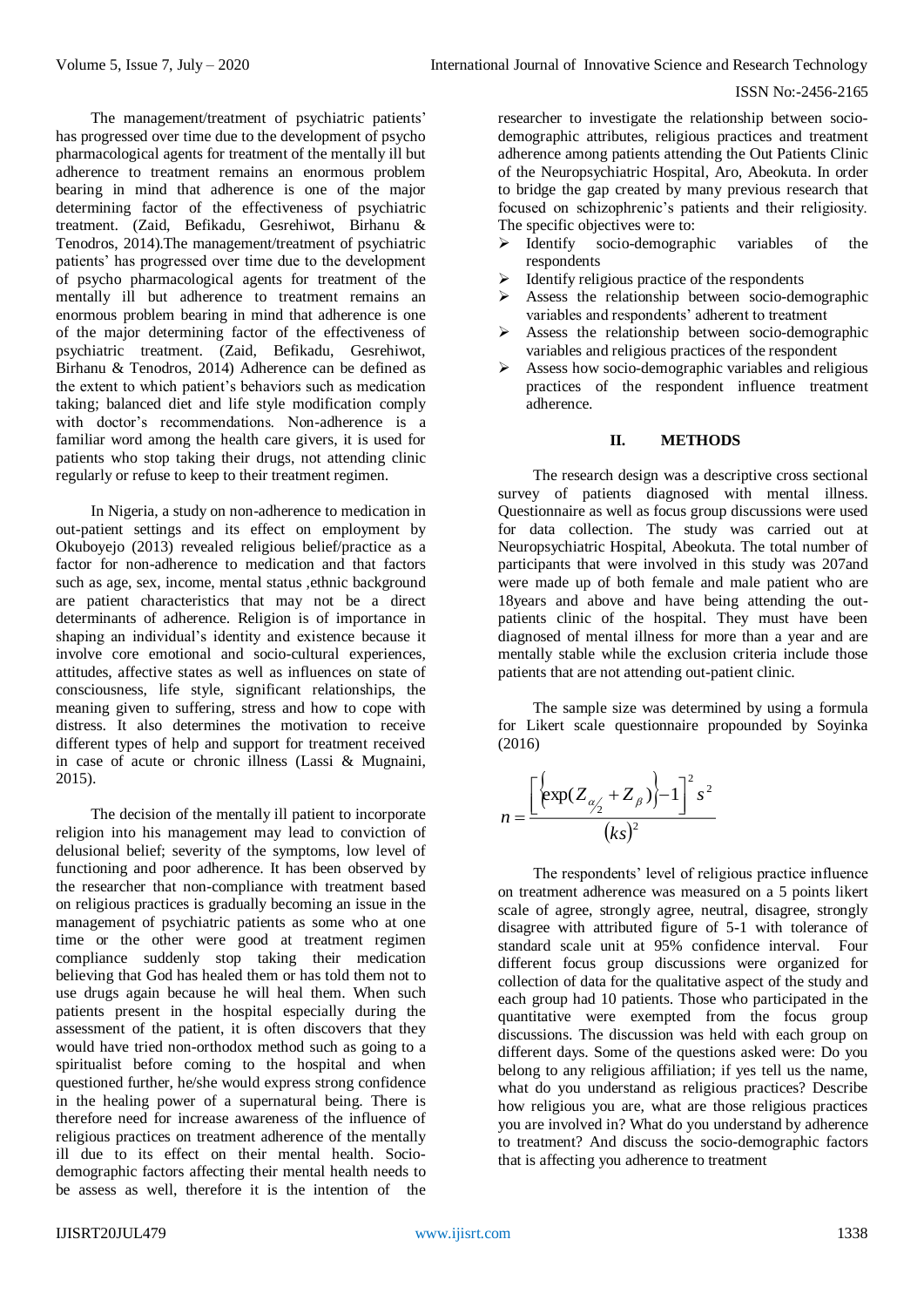Data were analysed using the Statistical Package for the Social Sciences (SPSS) version 23. The descriptive and inferential statistics were used to report the data analyses which were quantitative in nature. Simple percentages alongside with decisions from test hypotheses at *p-*value less than 0.05 was used in making inferential decisions and regression analysis was used to test hypothesis.

**Reliability:** A pre-test was carried out among 17 outpatients of State Community Psychiatric Centre, Oke-Ilewo, Abeokuta. The data was analysed using Cronbach's Alpha coefficient and the result yielded an overall reliability of 0.8

**Ethical Consideration:** Ethical approval for this study was obtained from Babcock University Health Research Ethics (BUHREC), Ilishan-Remo. Letter of introduction was presented to Head of Nursing Department of NPH, Aro. Only consenting participants took part in the study and were assured that their contribution would remain anonymous and their responses kept confidential and used only for the research study. All questionnaires were distributed, adequately filled and used in the analysis. Thus, 100% questionnaire retrieval success was ensured.

| SN             |                       | $N = 167$<br>Variable                      |                        |                  |  |  |
|----------------|-----------------------|--------------------------------------------|------------------------|------------------|--|--|
|                |                       |                                            | $\frac{0}{6}$<br>Freq. |                  |  |  |
| $\overline{1}$ | Gender                | Female                                     | 80                     | 47.9             |  |  |
|                |                       | Male                                       | 87                     | 52.1             |  |  |
| $\overline{2}$ | Age                   | Less than 25 years                         | 26                     | 15.6             |  |  |
|                |                       | 26-40 years                                | 54                     | 32.3             |  |  |
|                |                       | 41-55 years                                | 58                     | 34.7             |  |  |
|                |                       | 56 years above                             | 29                     | 17.4             |  |  |
|                |                       | Mean age = $32.8$ , Standard Dev. = $5.13$ |                        |                  |  |  |
| $\overline{3}$ | <b>Marital Status</b> | Married                                    | 78                     | 46.7             |  |  |
|                |                       | Single                                     | 69                     | 41.3             |  |  |
|                |                       | Divorced/Separated                         | $\overline{13}$        | 7.9              |  |  |
|                |                       | Widowed                                    | $\overline{7}$         | 4.2              |  |  |
| $\overline{4}$ | Ethnicity             | Yoruba                                     | 145                    | 86.8             |  |  |
|                |                       | Igbo                                       | 14                     | 8.4              |  |  |
|                |                       | Hausa                                      | $\overline{3}$         | 1.8              |  |  |
|                |                       | Others                                     | $\overline{5}$         | $\overline{3}$   |  |  |
| $\overline{5}$ | Religion              | Christianity                               | 114                    | 68.3             |  |  |
|                |                       | Islam                                      | 50                     | 29.9             |  |  |
|                |                       | Others                                     | $\overline{3}$         | $\overline{1.8}$ |  |  |
| $\overline{7}$ | Occupation            | Employed                                   | $\overline{68}$        | 40.7             |  |  |
|                |                       | Unemployed                                 | 99                     | 59.3             |  |  |
| $\overline{8}$ | Education             | No formal education                        | $\overline{27}$        | 16.2             |  |  |
|                |                       | Primary Education                          | 32                     | 19.2             |  |  |
|                |                       | Secondary Education                        | 54                     | 32.3             |  |  |
|                |                       | <b>Higher Education</b>                    | $\overline{54}$        | 32.3             |  |  |

Table 1:- Socio-demographic profile of the respondents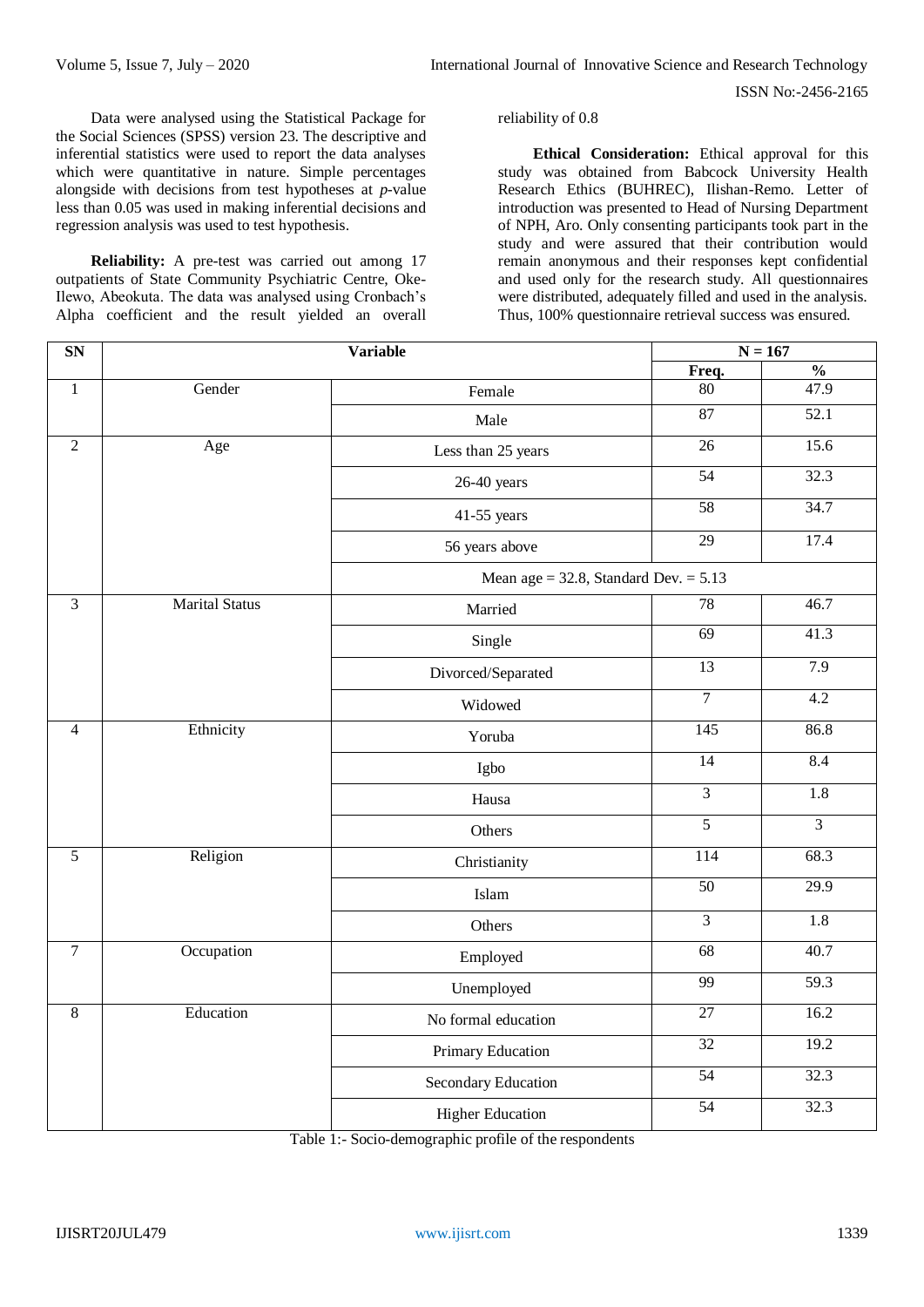| <b>Religious Practices and Treatment Adherence</b>    | <b>Respondents' Responses</b> |                  |                  |  |
|-------------------------------------------------------|-------------------------------|------------------|------------------|--|
|                                                       | <b>Agreed</b>                 | <b>Undecided</b> | <b>Disagreed</b> |  |
| Value religious activities than coming to clinic      | 26(15.6)                      | 21               | 120              |  |
|                                                       |                               | (12.6)           | (71.8)           |  |
| Relapse due to lack of prayers                        | 30(18.0)                      | 18               | 119              |  |
|                                                       |                               | (10.8)           | (71.2)           |  |
| Spiritual intervention better than drug               | 25(15.0)                      | 26               | 116              |  |
|                                                       |                               | (15.7)           | (69.3)           |  |
| Prefer ritualistic acts to clinic attendance          | 25(15.0)                      | 21               | 121              |  |
|                                                       |                               | (12.6)           | (72.4)           |  |
| Religion organization don't believe in usage of drugs | 10                            | 16               | 141              |  |
|                                                       | (6.0)                         | (9.6)            | (84.4)           |  |
| Spiritual first, than clinic                          | 17                            | 14               | 136              |  |
|                                                       | (10.2)                        | (8.4)            | (81.4)           |  |
| Prayer meeting first than clinic                      | 18(11.0)                      | 170              | 132              |  |
|                                                       |                               | 10.2)            | (79.0)           |  |
| Reading holy books comes ahead of clinic              | 15                            | 17               | 135              |  |
|                                                       | (9.0)                         | (10.2)           | (80.8)           |  |
| Religion influence adherence to treatment             | 39 (23.4)                     | 16               | 112              |  |
|                                                       |                               | (9.6)            | (67.0)           |  |
| <b>Overall religious practice</b>                     | 22(12.2)                      | 52               | 93               |  |
|                                                       |                               | (31.1)           | (55.7)           |  |

Table 2:- Religious practices of the respondent

Information on what religious practices are in relation to adherence to treatment among the respondents revealed that the respondents involved themselves in various religious practices such as carrying out ritualistic acts, attending prayer meeting, reading of holy books and religious activities. Also, the participants that took part in the focus group discussion claimed they were involved in religious practices such as prayers, reading of the holy books, both group and individual fellowship and other activities that are assigned by the religious group they belong to.



Fig 1:- Respondents' adherence level to treatment

# *Hypotheses*

Ho<sub>1</sub>: There will be no relationship between religious practices and respondents' adherent to treatment?

| <b>Religious practices</b> | <b>Adherence level</b> |           |           | $\mathbf{X}^2$ | Df | p-value | <b>Decision</b> |
|----------------------------|------------------------|-----------|-----------|----------------|----|---------|-----------------|
|                            | Disagree               | Agree     | Total     |                |    |         |                 |
| Disagree                   | 49                     | 96(57.5)  | 145(86.8) |                |    |         |                 |
|                            | (29.3)                 |           |           |                |    |         | Not significant |
| Agree                      | 10                     | 12(7.2)   | 22        | 1.137          |    | .286    |                 |
|                            | (6)                    |           | (13.2)    |                |    |         |                 |
| Total                      | 59                     | 108(64.7) | 167       |                |    |         |                 |
|                            | (35.3)                 |           | 100)      |                |    |         |                 |
|                            |                        |           |           |                |    |         |                 |

Table 3:- Cross tabulation of Respondents Information on how Religious practices affect treatment adherence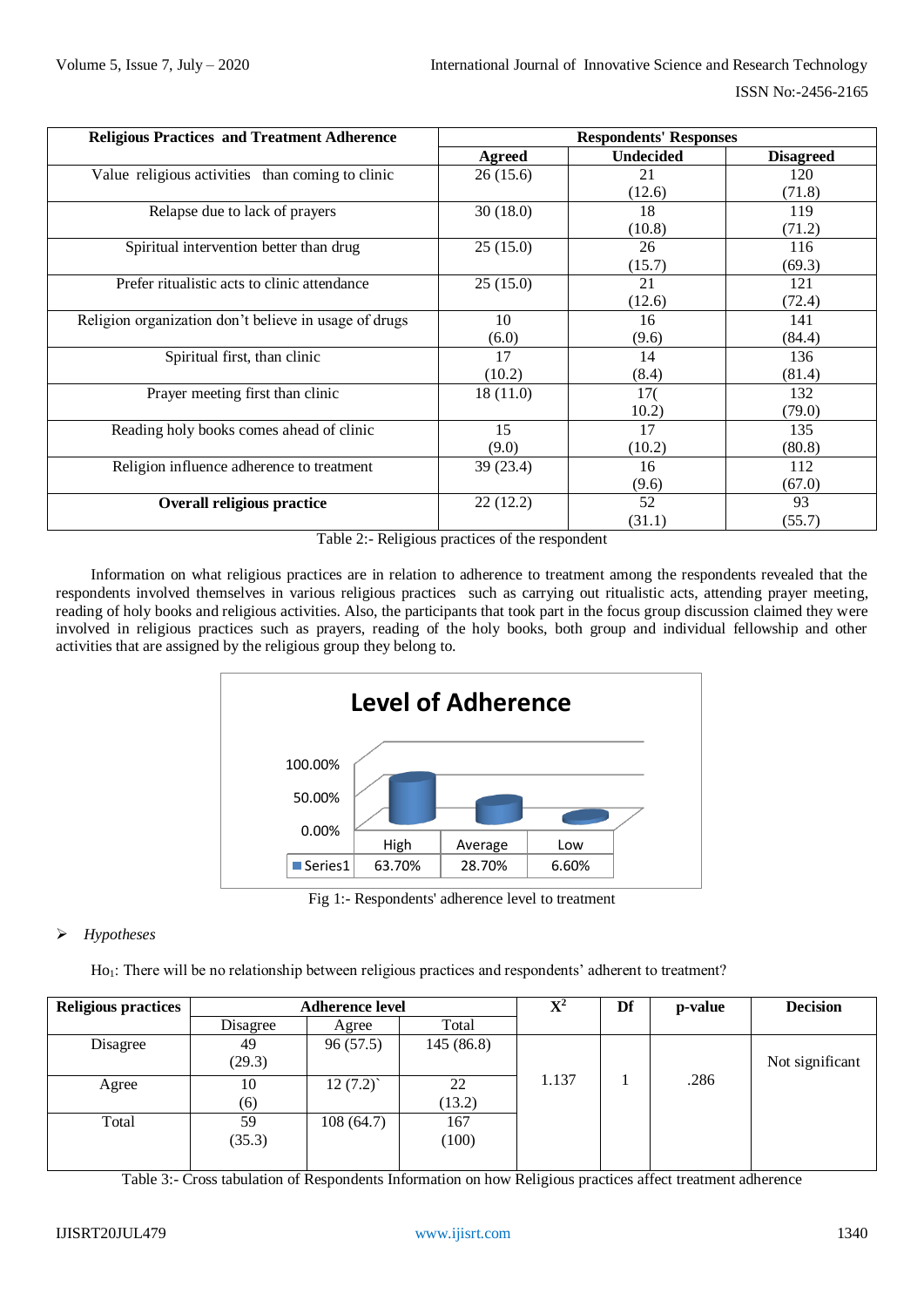Table 3 shows the association between religious practices and treatment adherence was not significant as the result has 1.137 as the p-value. However in the focus group discussion, almost all the participants agreed that their religious practices do not affect their treatment adherence or their health decision, they went further to say that none of their religion teaches non – adherent.

Ho<sub>3</sub>: Socio-demographic variables and religious practice will not significantly influence the respondents' adherent to treatment.

| Model |                |       | <b>Unstandardized Coefficients</b> | <b>Standardized Coefficients</b> | T      | Sig.    |
|-------|----------------|-------|------------------------------------|----------------------------------|--------|---------|
|       |                |       | Std. Error                         | Beta                             |        |         |
|       | (Constant)     | 8.256 | .639                               |                                  | 11.876 | .000    |
|       | Gender         | .028  | .067                               | .096                             | 2.107  | $.000*$ |
|       | Age            | .031  | .063                               | .118                             | 2.782  | $.003*$ |
|       | Marital status | .049  | .048                               | .103                             | 2.654  | $.000*$ |
|       | Ethnicity      | .007  | .003                               | .012                             | .713   | .654    |
|       | Religion       | .018  | .011                               | .018                             | 1.061  | .085    |
|       | Occupation     | .010  | .008                               | .023                             | 1.097  | .107    |
|       | Education      | .159  | .301                               | .120                             | 3.111  | $.009*$ |

Table 4:- Multiple Regression Analysis of socio-demographic factors influencing respondents' adherence to treatment

Table 4 showed the relative contribution of each of the socio-demographic factors to the variance in the respondents' adherence to treatment. Education has a beta value of .120 and t-value of 3.111 significant at less than .05 alpha level; followed by age (beta = .118, t = 2.782), marital status (beta = .103, t = 2.645) and gender (beta = .096, t = 2.107) significantly influenced respondents' adherence to treatment. Therefore, 4 out of the socio-demographic factors except ethnicity, religion, and occupation relatively influenced the respondents' adherence to treatment.

Religious practice will not significantly influence the respondents' adherence to treatment.

| Source of variation                                                                                                                       | Sum of Squares |     | Mean Square | F-Ratio |     |  |  |  |
|-------------------------------------------------------------------------------------------------------------------------------------------|----------------|-----|-------------|---------|-----|--|--|--|
| Regression                                                                                                                                | 29.938         |     | 29.938      |         |     |  |  |  |
| Residual                                                                                                                                  | 2608.155       | 165 | 15.807      | 894. ا  | 311 |  |  |  |
| Total                                                                                                                                     | 2638.093       | 166 |             |         |     |  |  |  |
| $R = 0.202$ ; Multiple R (Adjusted) = 0.040                                                                                               |                |     |             |         |     |  |  |  |
| Multiple $R^2$ (Adjusted) = 0.040; Stand error estimate = 2.645                                                                           |                |     |             |         |     |  |  |  |
| $\mathbf{r}$ , and $\mathbf{r}$ , and $\mathbf{r}$ , and $\mathbf{r}$ , and $\mathbf{r}$ , and $\mathbf{r}$ , and $\mathbf{r}$<br>_  _  _ |                |     |             |         |     |  |  |  |

Table 5:- Multiple Regression Analysis of religious practice influencing the respondents' adherence to treatment

Result presented in Table 6 revealed that the respondents' adherent to treatment yielded a coefficient of multiple regressions (R) of .202 and adjusted multiple correlation square of .040. This shows that 4% of the total variance in the respondents' adherent to treatment is accounted for by the religious practice. The table also indicated that the analysis of variance of the multiple regression data produced an F-ratio value not significant at 0.05 level (F  $_{(1.166)} = 1.894$ ; P = .311). Thus, religious practice did not significantly influence the respondents' adherence to treatment.

Summarily, some socio-demographic variables influence treatment adherence while religious practices did not significantly influence adherence.

#### **III. DISCUSSION**

## *Discussion on participants' religious practices*

This finding shows that focus group discussants were involved in religious practices and that those that filled the questionnaire still practice religious activities but not at the expense of treatment adherence. The implication of this is that the participants were well informed about the importance of treatment adherence which was discussed

during the health education usually given at the out-patients clinic to all the patients that attend clinic. The health talk includes topics on religious practice and treatment adherence and how to cope with any socio-demographic variables that may want to affect their health decisions negatively.

It also shows that some of the participants were also using religious practices as a way of coping with their illness for instance, some of the focus groups participants believed that the treatment become more effective as they pray to God. This is in line with findings of Archer (2017). Archer (2017) while writing on the positive effects of religion on mental health stated that there is a difference between those who are religious and those who are not, the religious appear to be more emotionally stable and have a better social support, positive outlook, greater hope and motivation to recover. The author went further to say that religion involvements is related to better coping with stress, less depression, suicide, anxiety and substance abuse. Religious practices to her means religion affiliation, involvement and church attendance, all these are what participants in the focus group discussion said they were doing when at home (Archer, 2017).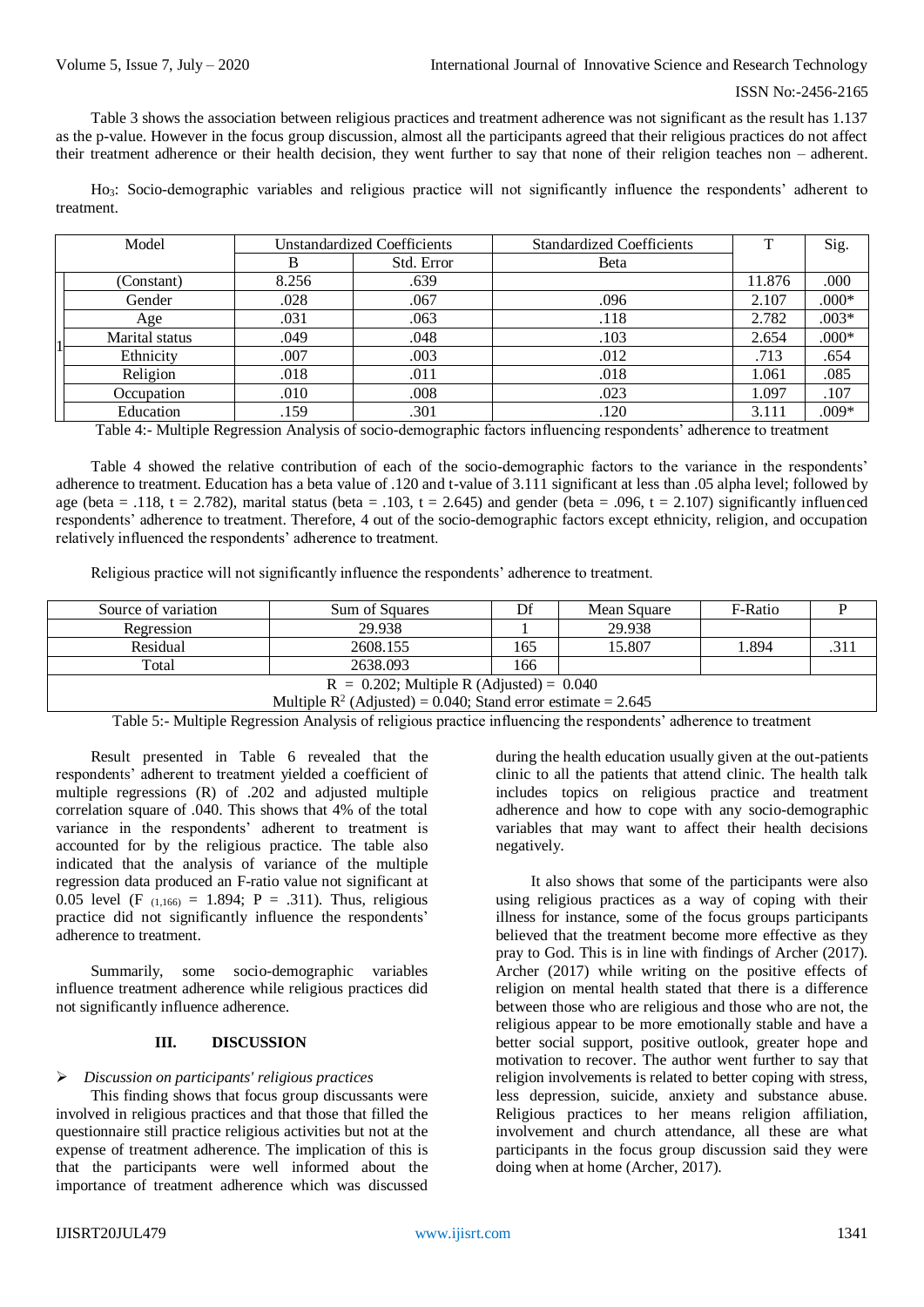## *Discussion on the adherence to treatment among the participants*

The overall adherence level shows that 63.7% were adherent, this shows that over 60% of the patients attending out-patients clinic were adherent to treatment. This is contrary to most of the studies that have been carried out among which are Ibrahim et al. (2015) who recorded a 62.5% non – adherence which is about 30- 65% reported in previous studies by Yang et al. (2012), Kassis et al. (2014) .Zaid et al. (2014) recorded 71.6% were adherent and this is similar to the result of this study. Farooq and Naeem (2014), in their study attributed variation in non-adherence to different population, variety of diagnosis variable follow up periods, and different definitions and measurement methods used in research.

Based on the response of the participants of the focus group discussions some of them who initially were non – adherent later became adherent because of many lessons learnt during the period of their non – adherence. For instance, a participant exercised faith and experienced a relapse, another who has tried traditional healers without any remission in his care decided to keep to his treatment regimen.

## *Discussion on religious practice and adherence to treatment*

In the entire study, 55.7% of the respondents agreed that religious practice do not influence their treatment adherence, the association between religious practices and treatment adherence was not significant. However in the focus group discussion, all the participants agreed that their religious practices did not affect their treatment adherence or their health decision, two of them shared how they exercised faith and tried alternative medicine/therapy without any success and have resolved to keeping to their treatment regimen. They believed that as one worship God and pray, the treatment becomes more effective, that shows that their religious practices and belief has a positive effect on their treatment adherence.

The implication of above findings was that more than 55% of the mentally-ill attending the out patients clinic of the hospital do not allow religious practice to influence their treatment adherence. However, the findings of this study especially the focus group discussion is in line with the discovery of Lassi and Mugnaini (2015), on the role of religion and spirituality on mental health and resilience in Italy, they discovered that there is a general positive effect between religious and health variable and that religious practices and beliefs promote healing and facilitate recovery.

Wrinkle (2014), said the circumstance people find themselves in, determine their belief and that some follow their religious beliefs when ill because of rules that forbid them from habits that affect their health such as no alcohol consumption for both Muslim and Christians, which if followed will help in the treatment of alcoholism.

The results goes with the longitudinal study by Zagozdzon and Wrotkowska (2017), who says that spiritual orientation plays an important role in the recovery from addiction and that a better treatment adherence was observed in religious patient diagnosed with depression that are religious.

# *Discussion on Socio – Demographic factors and treatment adherence*

In this study, age, gender, educational and marital status, unemployment, level of income/cost of treatment were key socio demographic factors that has effect on adherence while social demographic factor such as ethnicity, place of residence did not have any association with treatment adherence. However, majority of the participants of the focus group discussion strongly agreed to the fact that educational level and marital status should influence adherence positively, some of their responses are *"My husband knows about this problem before we got married and has being very supportive." "The sickness is not a hidden type, you can't hide it from your spouse so my spouse is aware and she's supportive"*

The tendency of adherence to treatment is higher among the respondents of age groups <25 and 26-45 compared to the elderly age. This implies that those that falls below 25 years of age to 55 years among the mentally –ill attending Out Patient Clinic the hospital are more adherent than those above age 55, the higher the level of education of the mentally-ill attending the out-patients of the hospital, the more adherent to treatment they are. Furthermore, 59.4% of the respondents were unemployed, the implication of this to the study is that more than 55% of the patient attending the out-patients clinic of the hospital were adherent to treatment despite the fact that they are unemployed. While responding to effect of side-effect of drugs, 55.7% agreed that side effect of drugs do not affect their adherence, this shows that despite the side effect experienced by some of the mentally-ill attending the clinic, they were still adherent to treatment.

This is contrary to many previous studies on treatment adherence. Zagozdzon and Wrotkowska (2017), identified gender, ethnicity, marital and educational status as not consistent predictions of non-adherence. Amr, El-Mogy and El-Masry on their own part reported that there were no - significant difference between medication adherent and non – adherent respondents in term of demographic variables such as gender, marital status and employment status, discussants of the focus group discussions strongly agreed that lack/insufficient money is a major factor in the treatment of mental illness which they believe could be as a result of unemployment, low economic status, nonpayment of salary or economic situations prevailing in the country.

Mossa, Jeenah and Kazadi (2014), mentioned low socio – economic status as one of the patient – related factors of non-adherence. Low socio – economic status has great influence on treatment adherence as experienced by the focus group members who complained about not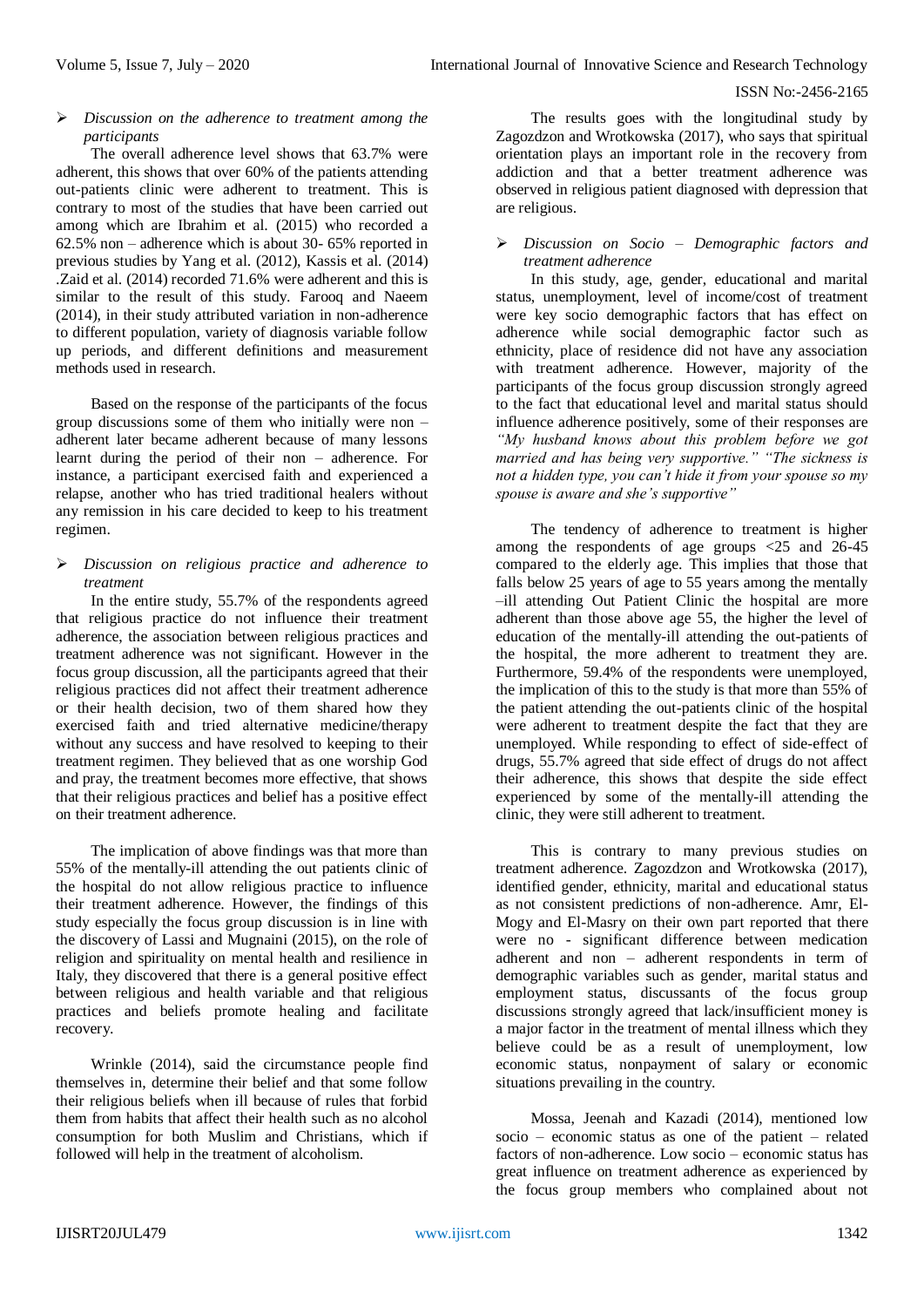having sufficient money to purchase drug and the cost of transportation which is compounded by fuel shortage that is experience in the nation once in a while. Ibrahim et al. (2015), while studying medication – related factors of nonadherence among patients with schizophrenia and bipolar disorder in the North – eastern Nigeria reported cost of medication as an independent medication related predicators of non – adherence, went further to say that the higher the cost of the medication the higher the rate of non – adherence which perhaps may be responsible for the high non – adherence rate of 54.2% they obtained in their study. One of the reasons for this may be the setting used for the study which is the North – Eastern Nigeria which is one of the places with highest poverty rated area in the country where 70% of inhabitants are living below the \$1 per day benchmark. In addition to this, the insurgency of "Boko Haram" has further complicated health care situation. The report of Zaid et al (2014) is similar to the findings of this study; they observed an increase in level of adherence as age increases till the age of 55. This is contrary to finding of Zagozdzon and Wrotkowska (2017), who categorized age as not consistent predictors of non – adherence while Okuboyejo (2013) in her report said age is insignificant to adherence. The difference in the report may be as a result of inclusion of other types of psychiatric illness in addition to schizophrenia which is the focus of most of the studies and the difference in the population of the study.

## **IV. CONCLUSION**

It was discovered that there was good adherence to treatment among the mentally ill despite the fact that they belong to different religious groups and that their level of religious practices do not affect their adherence. The focus group believed that marriage is a weapon that can be used to promote treatment adherence. Interestingly, the level of unemployment do not reflect low level of treatment adherence among the participant, however there is a general consensus among the focus group participants that the cost of purchase of drug and transportation are factors that are capable of influencing treatment adherence negatively. In addition to these, the focus group participants agreed that side effect of drug could have a negative impact on medication adherence. Age on the other hand was observed to have an association with duration of treatment, worthy of note is that the rate of adherence in terms of how long the patient has been on medication kept increasing from age 26 – 45years.

## **REFERENCES**

- [1]. Aina, J. (2016)**.** Schizophrenia and other Psychotic disorder andpublic health.Retrieved fromwww.mdpi.com/journal/ijerph.
- [2]. Cline, A (2017). Religion vs spirituality-what's the difference? Retrieved from www.thoughtco.com<br>Dilla.T.. Ciudad.A.. and Alvarez
- [3]. Dilla,T., Ciudad,A., and Alvarez. M., (2013).Systemic review of the economic aspects of non-adherence to antipsychotic medication in patients with schizopherenia .Retrieved from https:www.ncbi.nlm.nih.gov>pubmed
- [4]. Fleming, E., Wolfe, M.& Corbett, C. (2012).Adherence to medication. Retrieved from from www.gregtrimble.com
- [5]. Greg T (2014). Definition of religion-the real meaning of the world religion, retrieved
- [6]. Harold G (2012). Religion, spirituality and health: the research and clinical implication international scholarly research network, isrn psychiatry, 33 pages. health and human resilience, 17,.3, pp. 661-663.
- [7]. Irene  $\overline{K}$ , Owusu-Daakuand F &Danquah S (2013). Spiritual and religious beliefs: do they
- [8]. Kane, J., Kishimoto, T., and Correll, C. (2013). Non-adherence to medication in patients with psychotic disorder, retrieved from https:www.ncbi.nlm.nih.gov>pubmed
- [9]. Kyoko H, Goran M, Kavi J., Teresa D, Ola G & Marc De H (2013). Medication adherence in schizophrenia: factors influencing adherence and consequences of non-adherence, A Systematic literature review, TherAdvPsychopharmacol3 (4) 200-218
- [10]. Lynn G (2011). The daily spiritual experience scale: overview and results, 2, 29-50; matter in the medication adherence behaviour of hypertensive patients. Bio psychosocial medicine, retrieved from <http://www.bpsmedicine.com/content/7/1/15>
- [11]. Medical Dictionary for the Health Professional and Nursing, Farlex, 2012.https://medicaldictionary.thefreedictionary.com
- [12]. Moosa, M., Jeenah, F. and Kazadi,N. (2007).Treatment Adherence, 13(2), 40-45,retrieve from http://sajp.org.za>sajp.articl>view.
- [13]. Okuboyejo,S. (2013).Non-adherence to medication in outpatient setting in Nigeria: the effect of employment status. retrieved from http://dx.doi........org/10.5539/gjhs.v6n3p37.
- [14]. Pawel Z & Magdalena W (2014): Religious beliefs and their relevance for adherence to resilience: there is enough evidence, international journal of emergency mental Retrieved from [www.mdpi.com/journal/religions.](http://www.mdpi.com/journal/religions) Review, indian j psychol med.:36(2):119-124.
- [15]. Rettner, R. (2015) God help us? How religion is good and bad for mental health. Retrieved from https//www.livescience.com
- [16]. Samuel, R., Weber & Kenneth, I., &Pargament. (2014). The role of religion and spirituality in mental health.27(5),pp 358-363.
- [17]. Sandeep G., Triveni D. &Subho C. (2014). Religion, spirituality & schizophrenia: a
- [18]. Serobatse,M.,DuPlesis,E. &Keon, M. (201`4). Interventions to promote patients' compliance to mental health treatment systematic review19(1).http://dx.doi.org/10.4102/hsag.v19i1.7 99.
- [19]. Soyinka T (2016). Generalizing size of normally distributed samples.journal of Nigerian statistical association (JNSA), 28, pg 74-78.